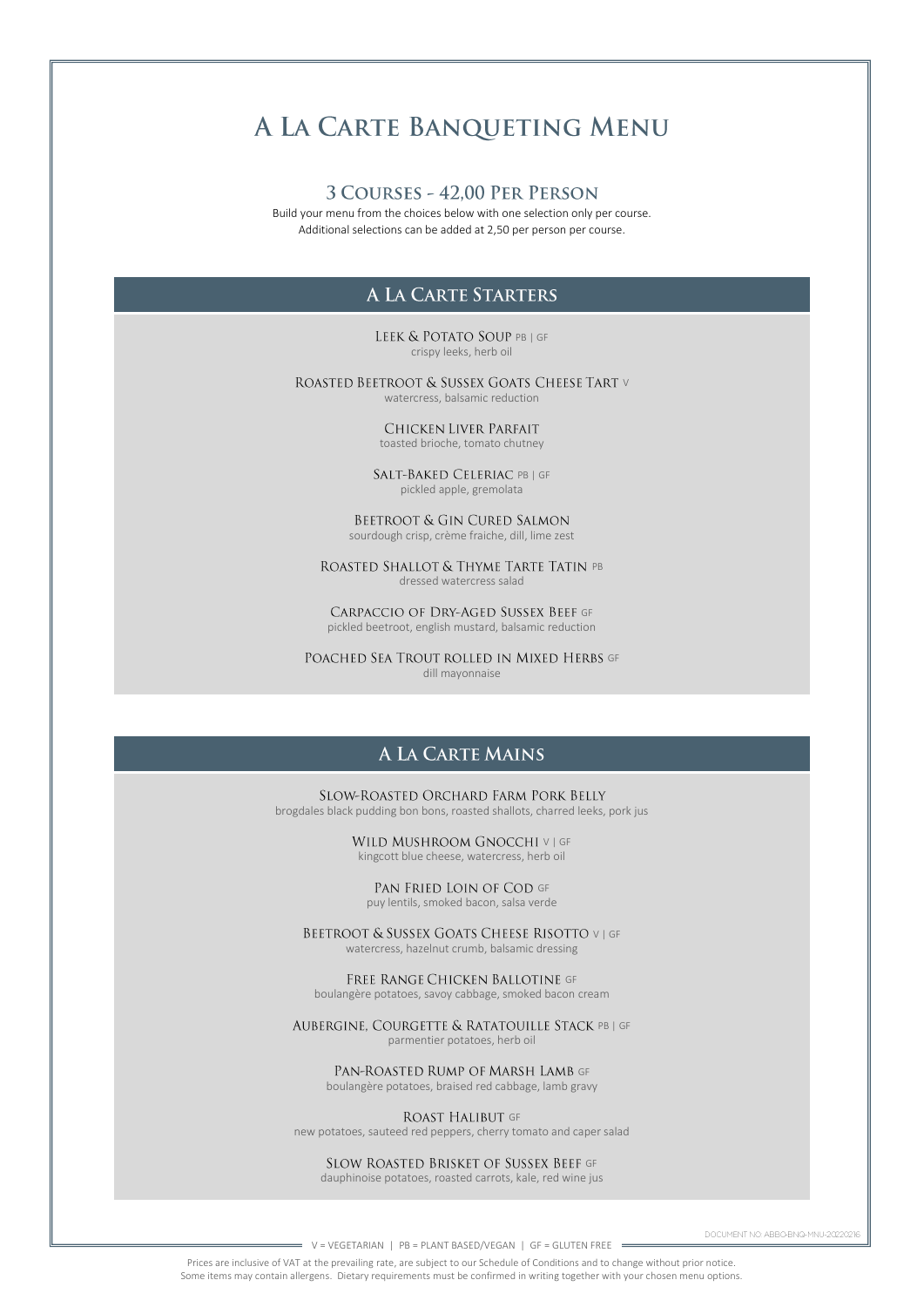# A LA CARTE BANQUETING MENU - CONTINUED

# A LA CARTE PUDDINGS

APPLE & PLUM CRUMBLE V taywell clotted cream ice cream

DARK CHOCOLATE MOUSSE PB | GF praline, salted caramel fudge

SEASONAL BAKEWELL TART V taywell madagascan vanilla ice cream

**VANILLA CHEESECAKE** V caramelised orange, passion fruit jam

LEMON PAVLOVA PB | GF macerated blackberries, basil cress

SEASONAL FRUIT PUDDING PB taywell raspberry sorbet

PLATTER OF FINE CHEESE FROM KENT & SUSSEX\* v ASHMORE FARMHOUSE | KINGCOTT BLUE | CANTERBURY CHAUCER | SUSSEX GOAT

water biscuits, celery, grapes, nuts, chutneys 4,00 SUPPLEMENT PER PERSON

# **ADDITIONAL MENU ITEMS & COURSES**

TAYWELL KENTISH SORBET PALATE CLEANSER COURSE PB - 3,50 PER PERSON LEMON | BLOOD ORANGE | CHERRY | ELDERFLOWER | YUZU

PLATTER OF FINE CHEESE FROM KENT & SUSSEX\* - 9,50 PER PERSON ASHMORE FARMHOUSE | KINGCOTT BLUE | CANTERBURY CHAUCER | SUSSEX GOAT water biscuits, celery, grapes, nuts, chutney

PETIT FOURS SERVED WITH COFFEE COURSE - 2,50 PER PERSON

This menu includes freshly baked bread with the starter and filtered coffee served after the final course. Please advise of any dietary requirements or allergies your guests may have a month prior to your event in writing. Half portion/price meals and a 2 course children's menu are available upon request for children aged 12 and under. \*Served in the middle of each table to be shared by guests.



V = VEGETARIAN | PB = PLANT BASED/VEGAN | GF = GLUTEN FREE

Prices are inclusive of VAT at the prevailing rate, are subject to our Schedule of Conditions and to change without prior notice.

Some items may contain allergens. Dietary requirements must be confirmed in writing together with your chosen menu options.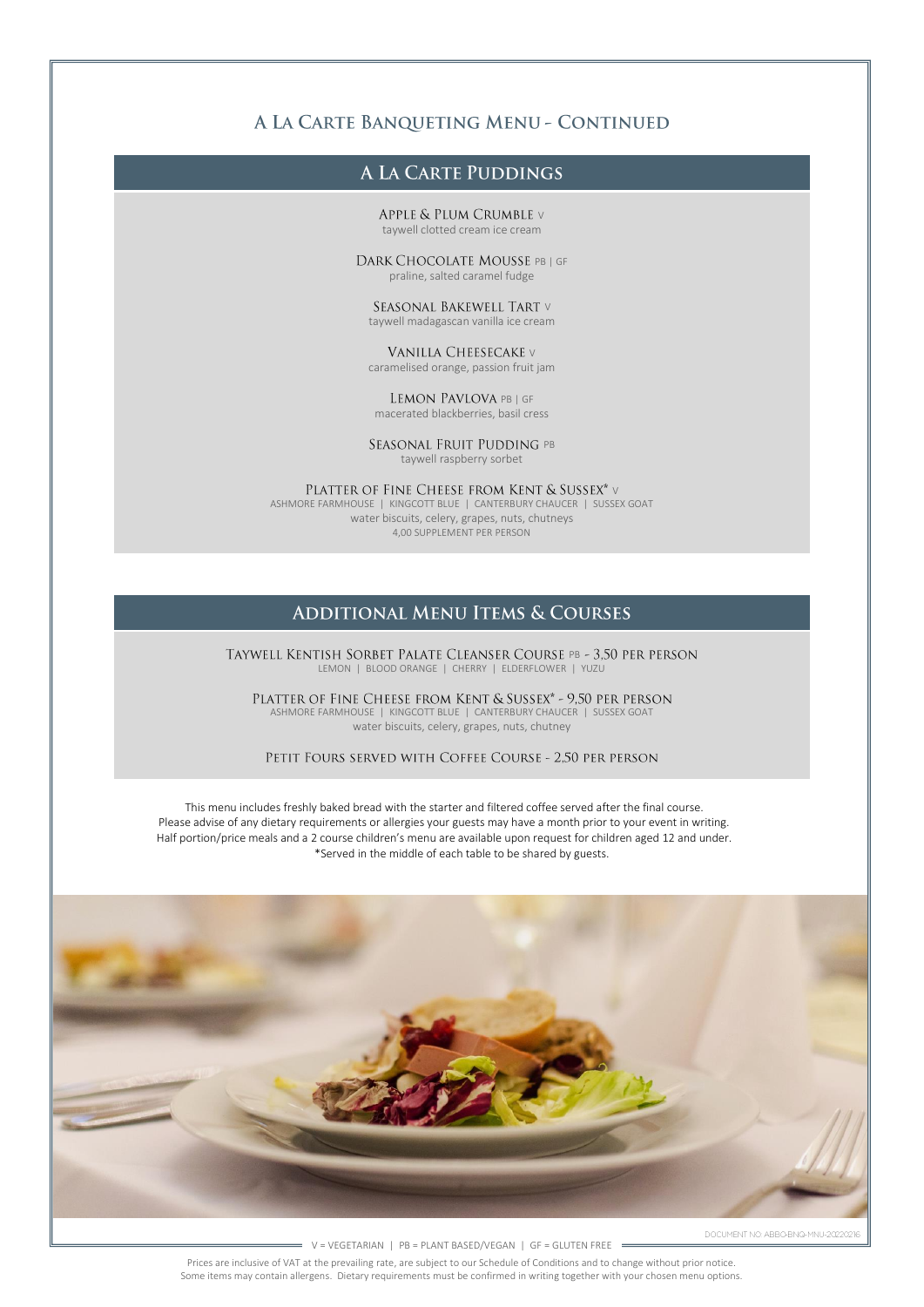# **SEASONAL BANQUETING MENU**

#### 3 COURSES - 36,00 PER PERSON

Build your menu from the choices below with one selection only per course. Additional selections can be added at 2,50 per person per course.

### **SEASONAL STARTERS**

TOMATO & ROASTED RED PEPPER SOUP PB | GF basil oil

> SMOKED MACKEREL GF pickled beetroot, lemon mayonnaise

**HAM HOCK TERRINE** toasted sourdough, house piccalilli

# **SEASONAL MAINS**

PAN-FRIED BREAST OF FREE RANGE CHICKEN GF fondant potato, wild mushrooms, spinach, sherry jus

**GRILLED SEA TROUT GF** new potatoes, braised fennel with cumin, beurre blanc

SHALLOT & ROOT VEGETABLE TORTE PB | GF green beans, hazelnut pesto

SLOW-COOKED SHOULDER OF ORCHARD FARM PORK GF roast potatoes, savoy cabbage, apple sauce, pork jus

### **SEASONAL PUDDINGS**

CHOCOLATE BROWNIE PB | GF taywell blood orange sorbet

MANGO & PASSION FRUIT CHEESECAKE V tropical fruit coulis

> RASPBERRY BAKEWELL TART V chantilly cream

# **ADDITIONAL MENU ITEMS & COURSES**

TAYWELL KENTISH SORBET PALATE CLEANSER COURSE PB - 3,50 PER PERSON LEMON | BLOOD ORANGE | CHERRY | ELDERFLOWER | YUZU

PLATTER OF FINE CHEESE FROM KENT & SUSSEX\* - 9,50 PER PERSON ASHMORE FARMHOUSE | KINGCOTT BLUE | CANTERBURY CHAUCER | SUSSEX GOAT water biscuits, celery, grapes, nuts, chutney

PETIT FOURS SERVED WITH COFFEE COURSE - 2,50 PER PERSON

This menu includes freshly baked bread with the starter and filtered coffee served after the final course. Please advise of any dietary requirements or allergies your guests may have a month prior to your event in writing. Half portion/price meals and a 2 course children's menu are available upon request for children aged 12 and under. \*Served in the middle of each table to be shared by guests.

DOCUMENT NO: ABBO-BNQ-MNU-20220216

 $= V = VEGETARIAN$  | PB = PLANT BASED/VEGAN | GF = GLUTEN FREE =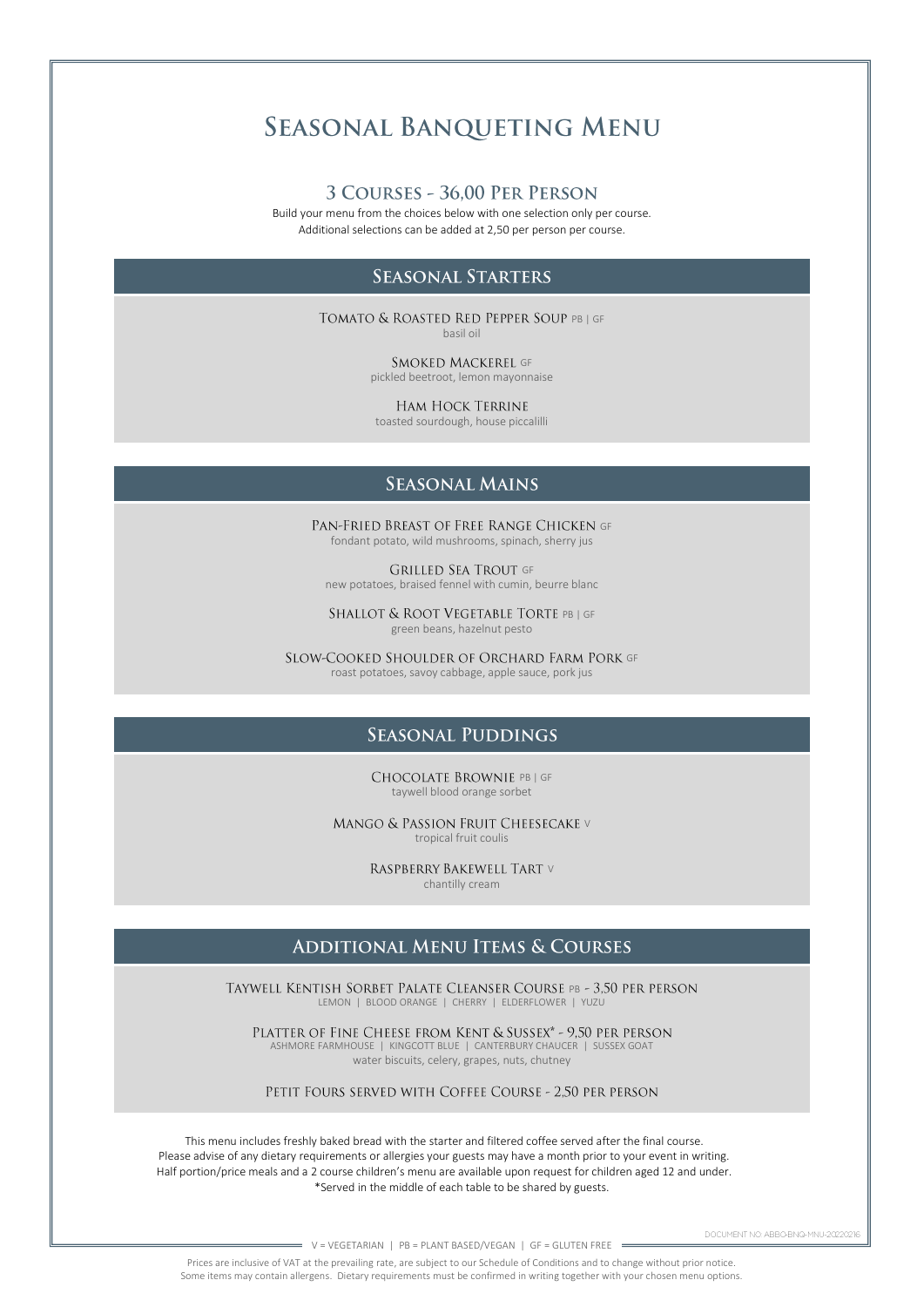# **CANAPÉ & SERVED BUFFET MENUS**

# CANAPÉS - 2.50 EACH

The ideal choice to accompany your arrival drinks! Prices are per person per item. Please select a minimum of 4 items per guest.

#### **HOT CANAPÉS**

Kentish Rarebit & Red Onion Marmalade V Orchard Farm Pulled Pork En Croûte & Apple Sauce Broccoli Satay Skewers PB | GF Free Range Chicken Ballotine & Tarragon Mayonnaise GF Salt Cod Brandade & Chives GF Red Onion & Watercress Quiche V

#### **COLD CANAPÉS**

Tomato & Olive Bruschetta PB Prawn & Dill Blini Carpaccio of Dry Aged Sussex Beef with Sundried Tomato & Lemon Mayonnaise GF Cucumber Cannelloni with Avocado Mouse & Basil Pesto PB | GF Smoked Salmon Crêpe & Herb Cream Cheese Smoked Mackerel Pâté En Croûte & Pickled Beetroot Crackers with Carrot & Caraway PB

### **SWEET CANAPÉS**

Lemon Tarts V | White Chocolate Cheesecakes V Fruit & Vanilla Pastry Cream Tarts V | Passion Fruit Pavlovas PB | GF | Millionaire Bars PB | GF

# SERVED BUFFET - 40.00 PER PERSON

Our Served Buffet Menu will include all the choices listed below

#### SELECTION OF SALADS, COLD COOKED MEATS & TERRINES

WHOLE POACHED SALMON GF

#### $\longrightarrow$

**BRAISED SUSSEX BEEF BOURGUIGNON** button mushrooms, baby onions

HERB CRUSTED FILLET OF COD chives, beurre blanc

RATATOUILLE & AUBERGINE STACK PB | GF

all served with new potatoes, steamed rice and seasonal vegetables



#### **ASSORTMENT OF SWEET TARTLETS V**

FRUIT CAKE & CREAM V

CHOCOLATE BROWNIE PB | GF

 $\sim$ 

#### **FILTERED COFFEE**

DOCUMENT NO: ABBO-BNQ-MNU-20220216

V = VEGETARIAN | PB = PLANT BASED/VEGAN | GF = GLUTEN FREE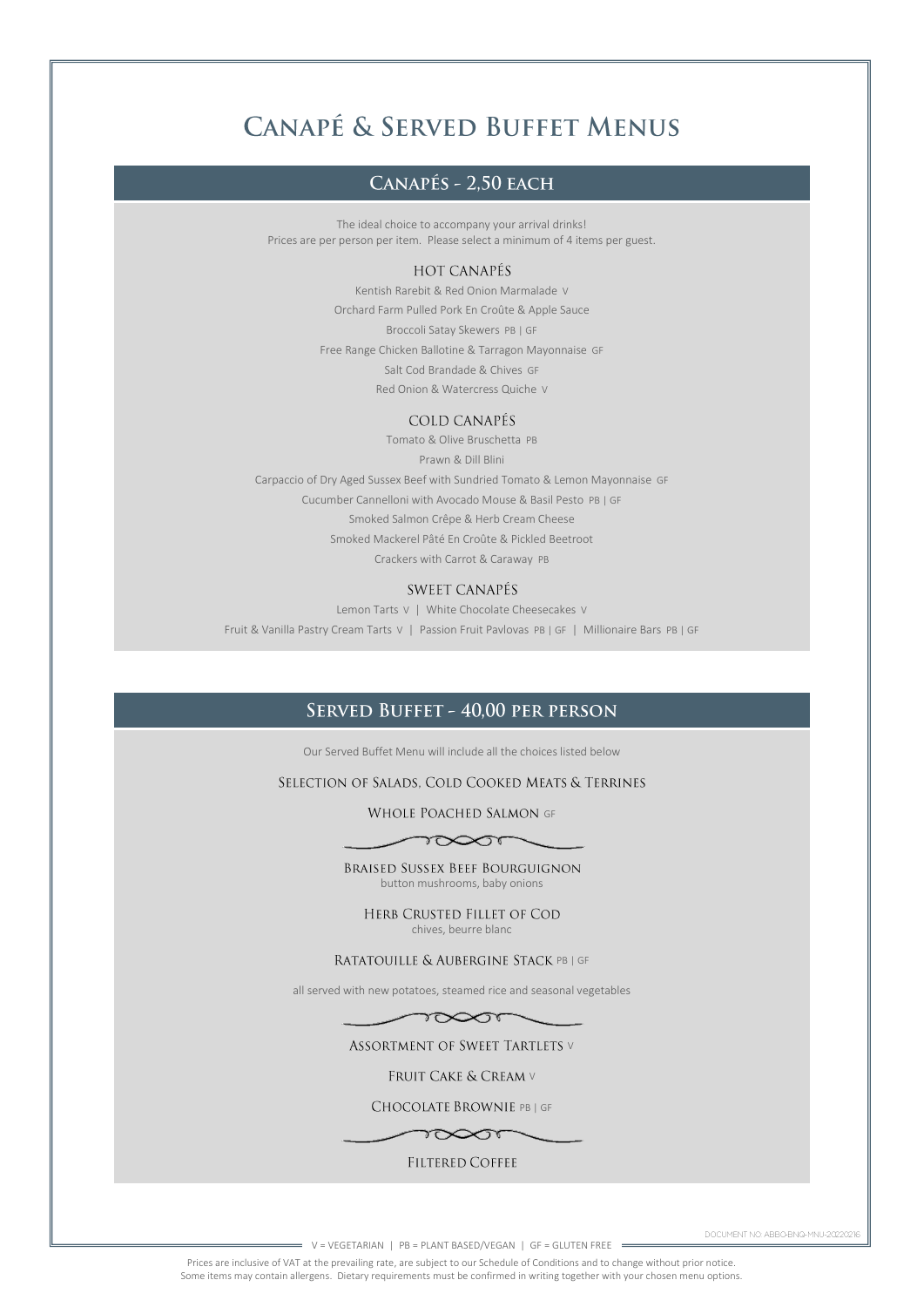# **FINGER BUFFET MENUS**

Prices are per person per item. Please select a minimum of 7 items from both menus per guest.

# **BECKETT FINGER BUFFET - 3.25 EACH**

#### **HOT ITEMS**

Orchard Farm Pork, Apple & Sage Sausage Rolls Cajun Sweetcorn Fritters with Tomato & Coriander Salsa PB Kentish Rarebit & Red Onion Marmalade V Broccoli Satay Skewers PB | GF Wild Mushroom & Tarragon Arancini V

#### **COLD ITEMS**

Crudités & Houmous PB | GF Couscous Stuffed Baby Bell Peppers with Herb Crust PB

Mozzarella, Cherry Tomato & Basil Skewers V Assorted Sandwiches FREE RANGE EGG & CRESS V | TUNA MAYONNAISE & CUCUMBER ORCHARD-FED HAM & WHOLEGRAIN MUSTARD | HOUMOUS, AVOCADO & GEM LETTUCE PB

# CATHEDRAL FINGER BUFFET - 3,75 EACH

#### **HOT ITEMS**

Duck, Cucumber & Plum Sauce Spring Rolls

Battered Fish Goujons with Hand Cut Chips

King Prawns wrapped in Filo Pastry with Sweet Chilli Sauce

Mini Sussex Beef Burgers with Tomato Relish

Chargrilled Chicken & Red Onion Skewers Marinated in Garlic & Tamari Sauce GF

#### **COLD ITEMS**

Sea Trout Rillette En Croûte

Orchard Farm Pork Pies with Tomato & Mustard Seed Chutney

Quiche Tartlets

SMOKED SALMON & DILL | LORRAINE | RED ONION & KINGCOTT BLUE CHEESE V

Assorted Rolls

ASHMORE FARMHOUSE CHEESE & FRUIT CHUTNEY | SMOKED SALMON & CREAM CHEESE ROAST SUSSEX BEEF, ROCKET & HORESERADISH | GRILLED VEGETABLES, HOUMOUS & TOMATO JAM PB



DOCUMENT NO: ABBO-BNQ-MNU-20220216

V = VEGETARIAN | PB = PLANT BASED/VEGAN | GF = GLUTEN FREE